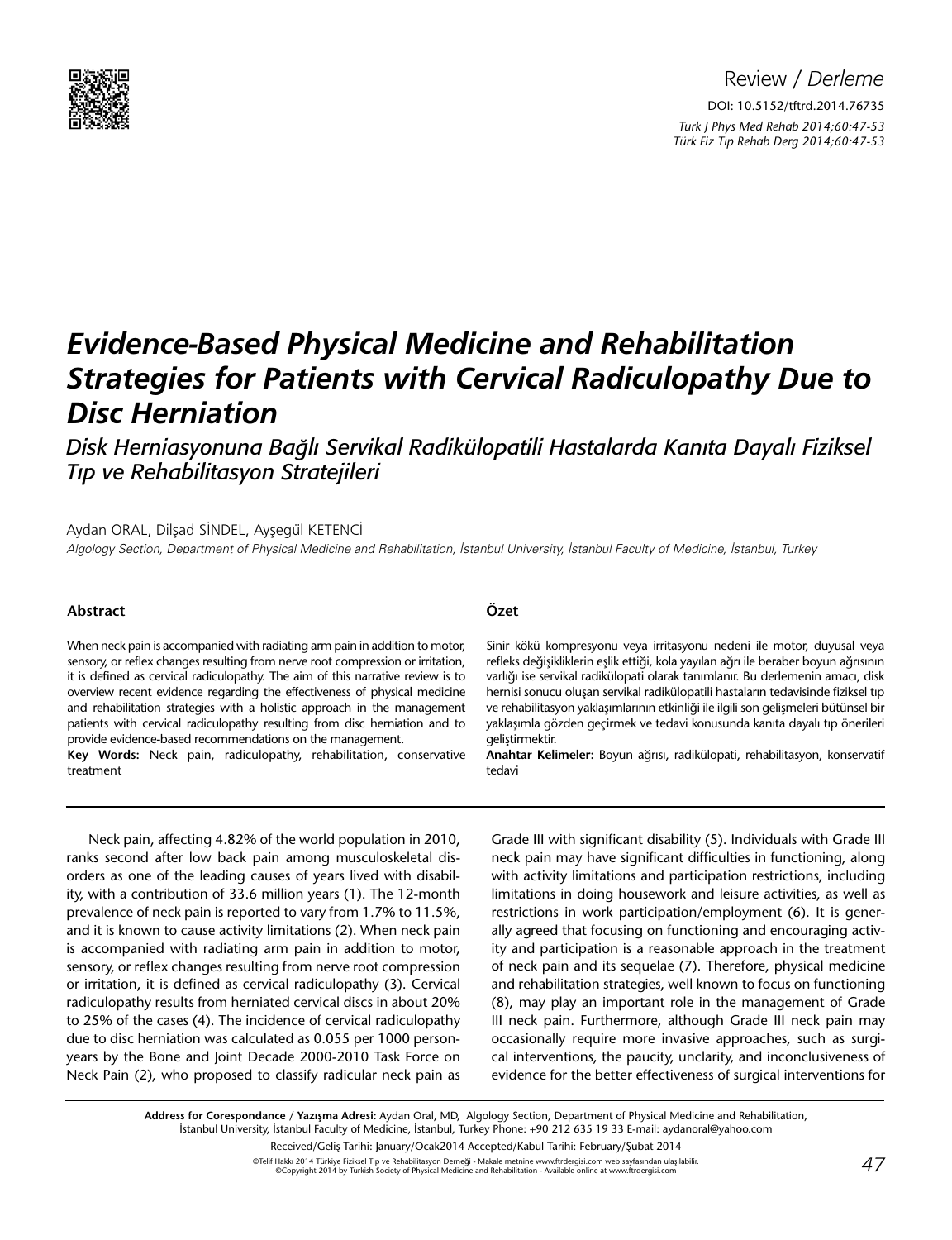the management of cervical radiculopathy when compared to conservative management in the long term (9,10) justify the use of conservative treatment approaches/physical medicine and rehabilitation strategies as the preferred first-line treatment option in the management of this disabling condition.

The aim of this narrative review is to overview recent evidence regarding the effectiveness of physical medicine and rehabilitation strategies with a holistic approach in the management of patients with cervical radiculopathy resulting from disc herniation and to provide evidence-based recommendations on the management. This narrative review is intended to serve as an aid for clinicians for adapting conservative treatment options to the needs of their specific patients based on the available evidence.

# **Physical medicine and rehabilitation interventions in radicular neck pain and their evidence base**

# **Educational interventions**

Regarding evidence for the effectiveness of educational interventions in the rehabilitation of individuals with neck pain, contrary to low back pain, for the treatment of which there is a wide variety of educational interventions with demonstrated beneficial effects (11), a Cochrane review failed to provide any strong evidence for the effectiveness of such a very important physical medicine and rehabilitation intervention in neck pain with or without radiculopathy (12). However, recent evidence coming from a randomized controlled trial of 2012 [Jadad score (13): 4] suggested favorable effects of education on the cervical spine and appropriate advice on posture and activities, such as pushing, pulling, and lifting added to home exercise instructions with comparable effects to that of spine manipulation in patients with acute and subacute neck pain, about one-fourth of whom having pain radiating to the upper extremity (14).

Given the findings showing significantly worse ratings of individuals with cervical radiculopathy on questionnaires assessing fear avoidance beliefs and kinesiophobia than the healthy individuals (15), indicating potential activity limitations due to fear of pain, there is a rationale for the implementation of behavioral therapies in the treatment of patients cervical radiculopathy due to disc herniation. In line with this notion, a study showed that a type of cognitive behavioral approach, termed graded exposure in vivo treatment, aiming at restoration of function, activities of daily living, and return to work rather than reducing pain, was useful in reducing pain-related fear in patients with work-related upper extremity pain in general and not specifically in those with cervical radiculopathy (16). Additionally, two recent randomized controlled trials (Jadad scores: 4 and 5) provided some evidence of effectiveness of cognitive behavioral treatments combined with a physical therapy program consisting of mostly exercises in terms of long-term sickness absence and pain, disability, and quality of life in combined groups of neck pain patients with no exclusion criteria for radicular findings (17,18).

# **Exercise**

Unfortunately, evidence-based exercise options are not many in the management of discogenic neck pain with radicular findings. A recent Cochrane review found low-quality evidence for the beneficial effects of neck strengthening exercise for immediate pain relief but not for function in acute neck pain patients with cervical radiculopathy (19). Another systematic review evaluating the effects of exercises in office workers with neck pain (with no definite exclusion criteria for discogenic neck pain) advocated muscle strengthening or muscle endurance exercises (20). The most recent systematic review confirmed the short- and intermediate-term pain-relieving effects of therapeutic exercise in patients with nonspecific chronic neck pain in general (21). A recent exercise trial for neck pain patients, including those with pain radiating to the upper extremity, yielded similar results in terms of pain relief in the short term and global perceived effect, with supervised neck and upper body strengthening exercise (the intensity of which was individualized to the specific patient) with and without cervical and thoracic spine manipulation using high-velocity, low-amplitude thrust techniques (22). It should be noted that a variety of exercises, such as functional exercises, aerobic exercise, and swimming, have been trialed in a very recent cross-sectional pilot trial including patients with cervicobrachial syndrome, with recommendations regarding careful control of the dose of therapeutic exercises (23). An important point is that there is a great need for highquality studies to demonstrate the effectiveness of various types of exercises in the treatment of neck pain, particularly for neck pain and associated radiculopathy.

#### **Workplace interventions/ergonomics**

Neck pain is known to be associated with activity limitations in around 11.0% to 14.1% of workers each year, with risk factors mainly related to the work and the workplace, such as the high demand of work, lack of social support, posture at work, and inconvenient workstations for computer users (24). While a systematic review found low-quality evidence regarding significantly better effectiveness of an ergonomic intervention, such as a chair with a curved or flat seat pan or an arm board for pain reduction, when compared with no ergonomic intervention (25), a Cochrane review on the efficacy of workplace interventions in workers with neck pain was not able to provide conclusive evidence to support or refute pain-relieving effects of workplace interventions; however, this Cochrane review showed some favorable effects of these interventions on sick leave in the intermediate term (26). The beneficial effects of ergonomic interventions in full work time computer users with work-related upper extremity musculoskeletal disorders, including those with neck and arm symptoms, have recently been shown in a randomized controlled trial (Jadad score: 4). A set of ergonomic interventions comprising two 90-minute ergonomic training lessons, an ergonomic training booklet, and teaching of workplace adjustments based on ergonomic risk factors after a workplace evaluation and subsequent monthly checking of the maintenance of these adjustments was used. This office ergonomics program led to significant favorable changes in symptom characteristics in terms of the intensity, duration, and frequency as well as in function and health-related quality of life over 6 months when compared with the control group not receiving any ergonomic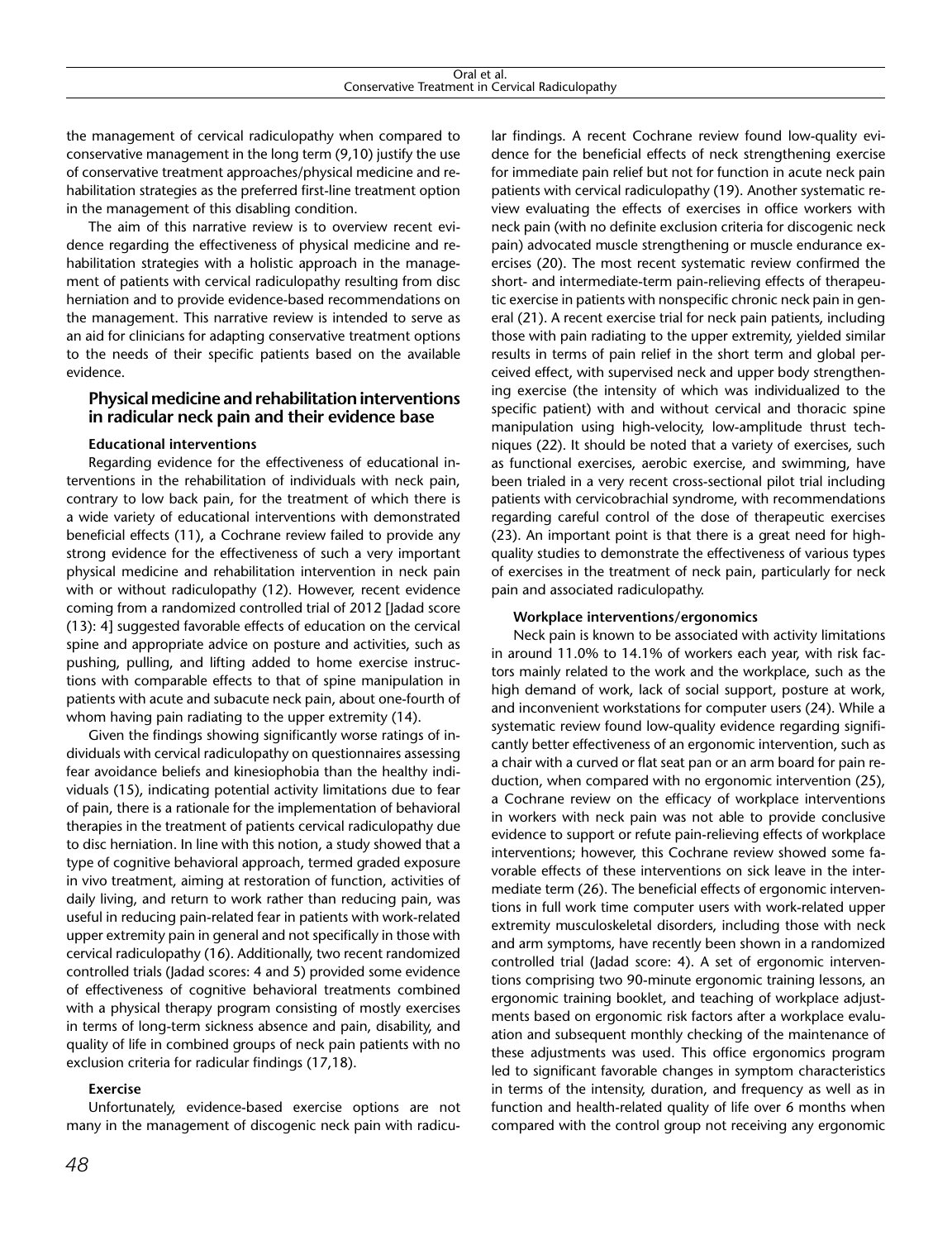intervention (27). Therefore, it seems that there is an important role for ergonomic interventions for improving functioning in a major life, area that is work.

#### **Physical agents**

Physical modalities discussed below are widely used in the treatment of neck pain.

#### *Transcutaneous electrical nerve stimulation (TENS)*

A Cochrane review on electrotherapeutic modalities for neck pain found that TENS was more effective than sham TENS based on very low-quality evidence in combined groups of patients with neck pain with or without radicular findings (28).

#### *Therapeutic ultrasound*

The Philadelphia Panel guideline of 2001 revealed no demonstrated benefit of ultrasound in chronic neck pain and no data on ultrasound for acute neck pain (29). While there are no systematic reviews published thereafter evaluating the efficacy of therapeutic ultrasound in neck pain, recent randomized controlled trials provided some evidence for the efficacy ultrasound in patients with neck disorders. A combination of therapeutic ultrasound, infrared radiation, and an exercise program for the correction of forward head posture was used in a randomized controlled trial (Jadad score: 4) in patients with cervical spondylotic radiculopathy, where the group with the exercise program showed significantly better reduction in pain and improvement in electrophysiologic parameters. The improvement of pain also in the ultrasound and infrared group after 10 weeks of treatment in this study may have implications on possible beneficial effects of ultrasound (30). A study comparing groups of patients receiving cervical spine isometric exercises + TENS + therapeutic ultrasound and patients receiving sham ultrasound in addition to the former two therapies in patients with neck pain without the exclusion criteria for discogenic neck pain showed similar effects in both groups regarding some functioning properties, such as concentration, reading, sleep, car driving, and work, therefore not supporting any additive value of ultrasound (31). It is obvious that the findings of these two studies do not allow us to make positive recommendations on the usefulness of ultrasound in the treatment of cervical radiculopathy; nevertheless, they encourage us to conduct high-quality research to reveal the efficacy of ultrasound in neck pain patients.

#### *Low-level laser therapy*

An earlier systematic review provided evidence for the efficacy of low-level laser therapy in individuals with neck pain, indicating pain reduction right after the treatment in those with acute pain and in the long term (22 weeks) in those with chronic pain. However, this review excluded studies evaluating patients with neck pain and associated radiculopathy (32). On the other hand, a very recent systematic review and meta-analysis of 2013 included one study of acute neck pain with radiculopathy and was not able to derive a positive conclusion on neck pain reduction, with low-level laser producing a non-statistically significant mean difference of 4.35 mm on a 100-mm VAS scale when compared with the placebo group (33,34). Nonetheless, the study evaluated revealed statistically significant differences

between the intervention and placebo groups regarding arm pain, neck flexion, and extension and neck disability, pointing to the potential beneficial effects of laser on neck function (33).

#### *Pulsed electromagnetic fields*

While pulsed electromagnetic field therapy was more effective than placebo for the treatment of neck disorders based on very low-quality evidence in a Cochrane review of 2009 (28), a recent randomized controlled trial (Jadad score: 3) did not support this finding, showing no significant pain- or disabilityreducing effects of pulsed electromagnetic field therapy when added to a neck balance system in patients with Grade II neck pain (35) that is, patients without any signs of symptoms of major structural pathology (5). The effect of pulsed electromagnetic fields in patients with Grade III neck pain remains to be investigated.

#### *Non-invasive brain stimulation techniques*

Neuromodulation techniques, such as cranial electrotherapy stimulation, have also been used in the treatment of neck pain. However, a Cochrane review pointed to the lack of effectiveness of cranial electrotherapy stimulation in patients with neck pain (36).

#### **Injection therapies**

#### *Epidural steroids*

Epidural steroid injections are used to a great degree for the management of spinal pain, including low back pain and neck pain due to disk herniation. The route of administration of epidural steroids may be either interlaminar or transforaminal for the cervical spine (37). Regarding cervical interlaminar epidural steroid injections, a systematic review pointed to significant shortterm and long-term effects for neck and arm pain relief based on level II-1 evidence, short-term pain-relieving evidence coming from randomized controlled trials, and evidence for long-term pain relief coming from mostly low-quality observational studies. There is a strong recommendation for interlaminar epidural steroid injections; however, the level of recommendation is 1C, pointing to the possibility of a change of the recommendation in the presence of future higher-quality evidence (38). A more recent systematic review revealed good evidence for the effectiveness of cervical interlaminar steroids combined with local anesthetics in patients with herniated disc and associated radiculopathy (39). Regarding cervical transforaminal epidural steroid injections, while there is a lack of systematic reviews, case series or retrospective studies suggested improvement in pain and disability associated with cervical radiculopathy resulting from disc herniation, either with image guidance using a lateral approach or with a CT-guided technique using a posterior approach (based on poor evidence) (40-42). Physicians must be aware of the complications of cervical transforaminal epidural injections, which may include vasovagal or hypersensitivity reactions, skin rashes, headaches, transient global amnesia, pain or weakness, paresthesias, and peripheral neuropraxia as minor complications and brain or spinal cord infarction and edema (that may even cause death), seizures, cortical blindness, high spinal anesthesia, and bleeding as major complications reported in the literature (43).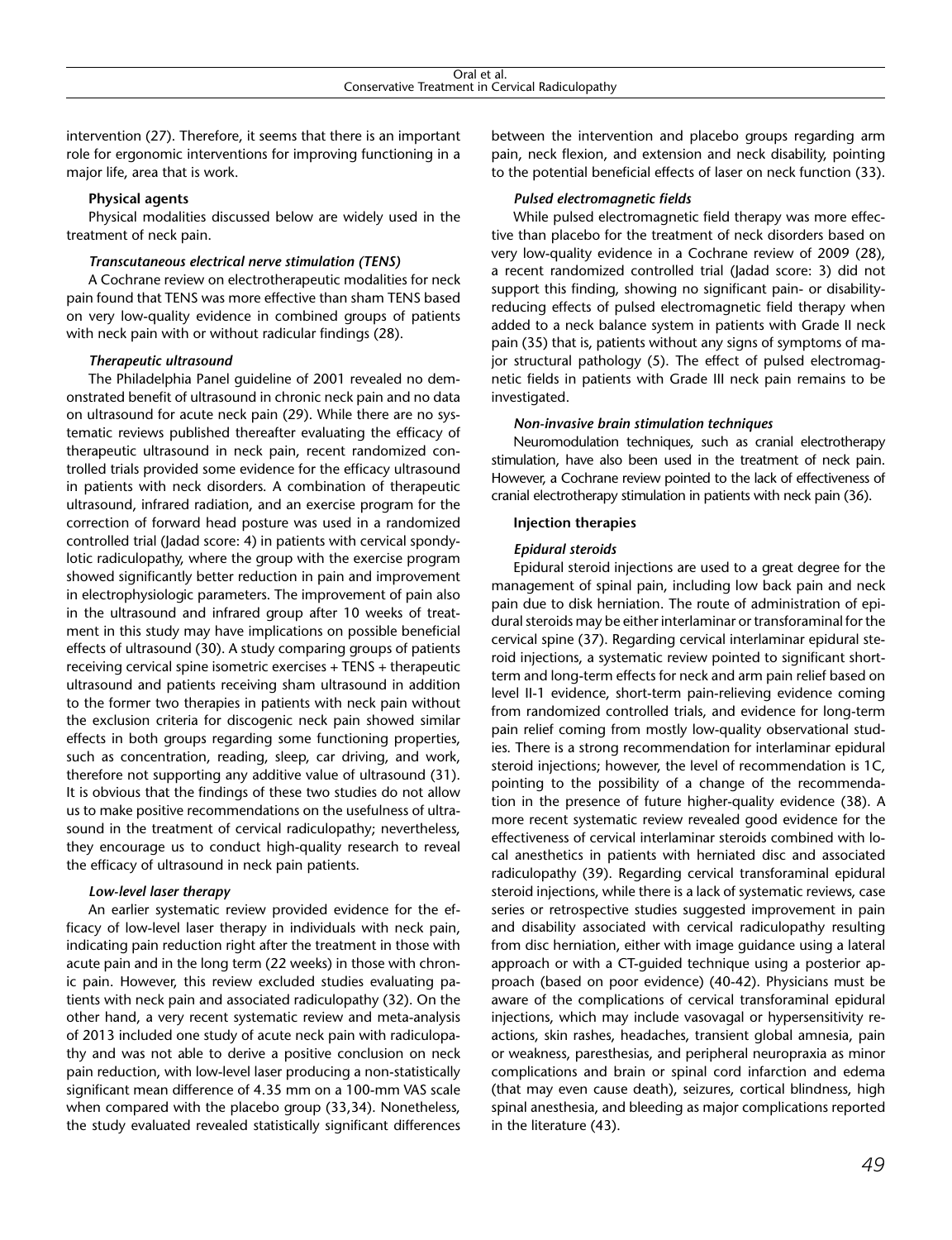# *Botulinum toxin*

While two Cochrane reviews of 2007 and 2011 revealed no superiority of botulinum toxin A intramuscular injections when compared with saline injections in patients with neck pain with or without radiculopathy for improvement of pain and disability at 4 weeks based on moderate evidence (44), another systematic review and meta-analysis provided very low-quality evidence indicating significant neck pain-reducing effects of botulinum toxin A when combined with analgesics and therapeutic exercise (45).

## *Ozone*

Intradiscal ozone injections have been used for the treatment of herniated cervical discs with favorable influences on pain (46). There are also grounds to consider paravertebral ozone injections in patients with herniated discs, taking into consideration its protective effects against protein oxidation and regulatory effects of cellular redox balance in disc herniations (47). However, there is a need for high-quality randomized controlled trials for the evidence-based recommendation of ozone injections, either intradiscally or using the paravertebral route.

# **Cervical collars**

The most recent systematic review on conservative treatment for cervical radiculopathy thoroughly examined the use of cervical collars and pointed to the promising effects of combined use of a collar and physiotherapy in the short term but not that of a collar alone (48).

# **Traction**

Two systematic reviews were not able to provide conclusive evidence to recommend or to refute cervical traction for pain reduction and improvement of function in patients with chronic radicular neck pain, due to the low quality of relevant randomized controlled trials. A considerable number of randomized controlled trials (approaching to 10) that were evaluated in these systematic reviews clearly point to the common use of this modality in the management of radicular neck pain (48,49). Therefore, a number factors, such as the selection of the appropriate patient who is likely to benefit from cervical traction, appear to be important. A group of researchers identified five clinical criteria age at 55 years or over, reporting of peripheralization with C4-C7 mobility tests, positivity of shoulder abduction test, positivity of upper extremity tension test, and positivity of neck distraction test that might influence successful outcomes for cervical traction; having four of these criteria increases the success probability of cervical traction to 94.8% (50).

# **Manual therapies**

# *Massage*

The Ottawa Panel guideline of 2012 demonstrated that therapeutic massage, including Swedish massage and fascial or connective tissue massage, was effective in relieving acute neck pain for the short term and in improving pain, tenderness, and range of motion in sub-acute and chronic neck pain (51). However, none of the five high-quality randomized controlled trials evaluated in this guideline involved participants with neck pain with

radicular signs, except for one study, where only one patient with a herniated disc (who underwent a spinal fusion surgery) was included among other patients with neck pain of mostly traumatic origin receiving traditional Chinese therapeutic massage (52). Similarly, a more recent systematic review and metaanalysis of 2013 pointed to the significant immediate effects of various forms of massage when compared to inactive therapies (53). This systematic review (53) evaluated the same trials in the Ottawa Panel guideline (51) plus three more randomized controlled trials, only one of which included adolescents with cervical spondylotic radiculopathy who received tuina massage (54). Therefore, the potential benefits of massage for patients with cervical radiculopathy due to disc herniation and its safety should be interpreted cautiously.

# *Manipulation and mobilization*

Manipulation or mobilization techniques are commonly used in the management of discogenic neck pain. There are a number of systematic reviews evaluating the efficacy of these techniques in individuals with neck pain with or without radicular findings. A Cochrane review of 2010 revealed evidence of similar effectiveness of either cervical manipulation or cervical mobilization immediately after application in terms of pain and also provided evidence on the beneficial effects of thoracic manipulation in terms of both pain and function in combined groups of patients with neck pain (12). Another systematic review focusing on cervical radiculopathy and not on the combination of patients with neck pain with or without radicular findings suggested the effectiveness of manual therapy approaches, such as thrust and non-thrust manipulation or mobilization of cervical and/or thoracic spine combined with exercise, on favorably improving pain, ROM, function, and disability (55). Finally, a more recent systematic review focusing on studies including patients with confirmed or suspected cervical radiculopathy and not the combination of patients with neck pain with or without radicular findings supported the cautious use of high-velocity low-amplitude thrust manipulation (56).

The effectiveness of mobilization and manipulation in comparison with physical modalities in patients with neck pain with or without radicular symptoms was addressed in a systematic review. When compared to short wave diathermy, mobilization and manipulation were found to produce better improvement in pain and greater satisfaction in patients with acute neck pain in the short and intermediate term based on moderate-quality evidence, adding exercise and advice enhancing patient satisfaction and global perceived effect. The combination of mobilization and manipulation and physical modalities when compared with placebo, education, cervical collars, exercise, ultraviolet radiation, direct galvanic current, ultrasound, and massage was not found to produce any difference in terms of pain reduction, improvement in function, or global perceived effect in patients with acute, subacute, or chronic neck pain (57). What the findings of this systematic review imply, in line with the previous systematic review (55), is that the seemingly best combination of mobilization and manipulation is with exercise and advice and not with other physical modalities. Another systematic review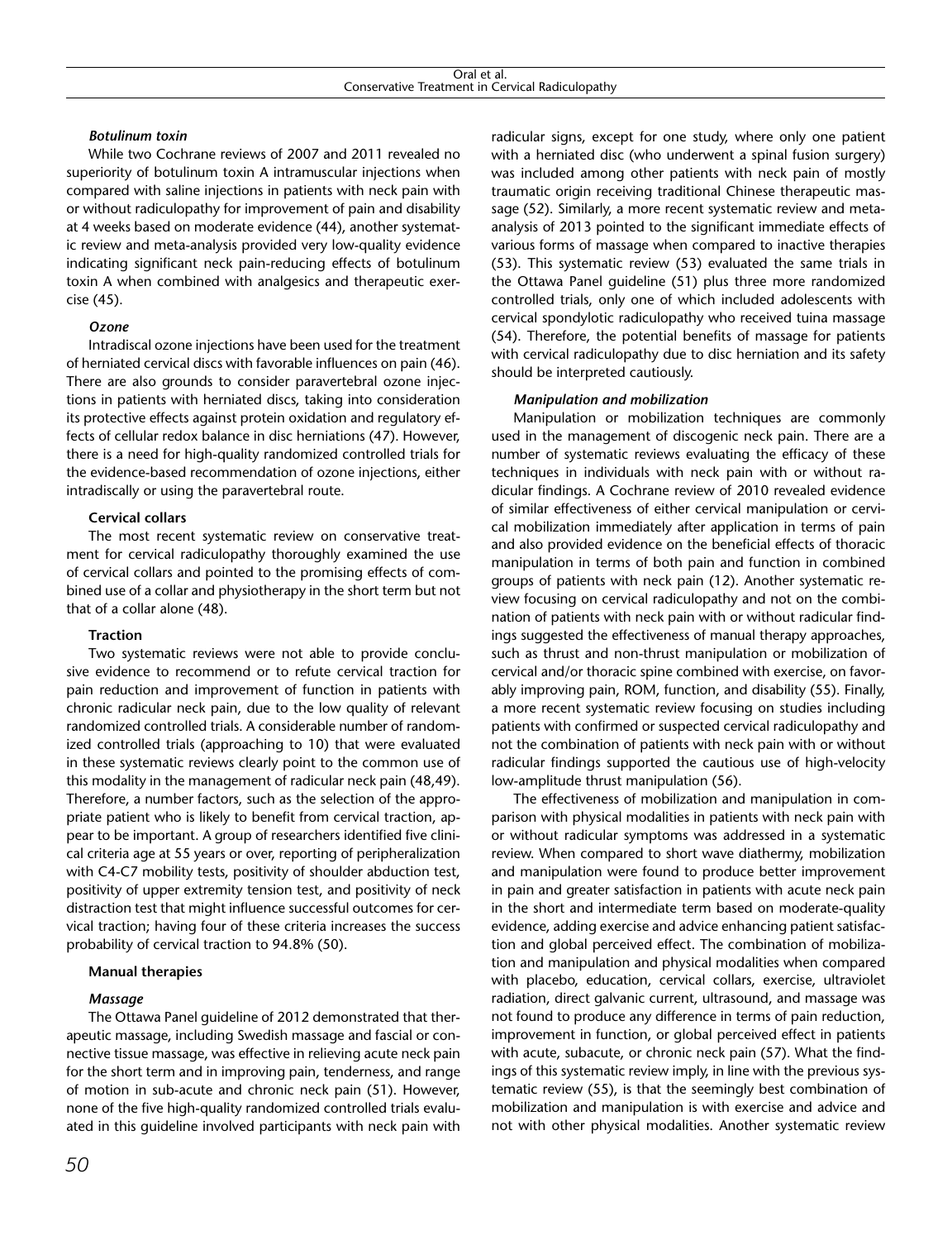| Oral et al.                                      |  |
|--------------------------------------------------|--|
| Conservative Treatment in Cervical Radiculopathy |  |

comparing mobilization and manipulation techniques with exercise pointed to minimal beneficial effects of these techniques, in comparison to exercise, relevant to pain and function (58).

As a very important point for physicians which is the justification of the treatment approach they apply, a very recent systematic review pointed to the lack of reliable and valid clinical criteria for determining which patients would need manipulation for neck pain (59). As a useful base for making decisions whether to apply or for which individuals to consider thrust manipulation, an attempt has been performed to identify those who would potentially benefit from manipulation. Among the four clinical criteria, duration of symptoms less than 38 days, expectation of the helpfulness of manipulation, a 10° or more difference of cervical rotation range of motion between sides, and provocation of pain with posteroanterior spring test, the presence of three or four criteria was found to improve the probability of success of thrust manipulation from 39% to 90% in patients with neck pain complaints without the exclusion of discogenic neck pain, but with the exclusion of them with two or more positive nerve root compression signs (60). Regarding safety of cervical manipulation, which is also a very important issue, a systematic review reported no serious adverse events resulting from the use of cervical manipulation except for minor ones, including transient neurological deficits and an increase in neck pain. The findings of this review can not be interpreted in the way that there are no adverse events, since 44 studies were found not to have reported adverse events (61).

# **Complementary and alternative medicine treatments** *Acupuncture*

A systematic review and meta-analysis involving studies of cervical radiculopathy demonstrated significant effects of acupuncture for short-term pain relief (62).

## *Herbal medicine*

Herbal medicine is known to be incorporated in rehabilitation approaches (63). The efficacy of herbal medications in patients with chronic neck pain with or without radicular symptoms has been addressed in a Cochrane review. Compound Qishe tablets were found to have pain-relieving effects superior to placebo or Jingfukang based on low-quality evidence, and a topical herbal medicine, Compound Extractum Nucis Vomicae (a topical medicine), was found to produce pain reduction more than diclofenac diethylamine emulgel (64).

## **Conclusion**

Neck pain with radicular findings is associated with significant disability that may interfere with activities of daily living and participation in the society. Although radicular low back pain is widely studied in the literature (65), this is not the case for discogenic neck pain with associated radiculopathy. Evidence obtained from systematic reviews and some individual randomized controlled trials favors the use of neck-strengthening exercise, ergonomic interventions, TENS, low-level laser therapy, epidural steroid injections, cervical collars with physical therapy, spinal manipulation with or without exercise, acupuncture, and probably massage and traction. While botulinum toxin A and ozone

show promise for the treatment of discogenic neck pain, the recommendation for these can not be made at the moment due to lack of evidence obtained from randomized controlled trials. Other physical medicine and rehabilitation approaches with potential beneficial effects based on theory and reasoning, such as therapeutic ultrasound, pulsed electromagnetic fields, and noninvasive brain stimulation techniques, need to be investigated more to recommend or refute these modalities in the treatment of cervical radiculopathy resulting from disc herniation.

**Peer-review:** This manuscript was prepared by the invitation of the Editorial Board and its scientific evaluation was carried out by the Editorial Board.

**Conflict of Interest:** No conflict of interest was declared by the authors.

**Financial Disclosure:** The authors declared that this study has received no financial support.

**Hakem değerlendirmesi:** Bu makale Editörler Kurulu'nun davetiyle hazırlandığından bilimsel değerlendirmesi Editörler Kurulu tarafından yapılmıştır.

**Çıkar Çatışması:** Yazarlar çıkar çatışması bildirmemişlerdir.

**Finansal Destek:** Yazarlar bu çalışma için finansal destek almadıklarını beyan etmişlerdir.

# **References**

- 1. Vos T, Flaxman AD, Naghavi M, Lozano R, Michaud C, Ezzati M, et al. Years lived with disability (YLDs) for 1160 sequelae of 289 diseases and injuries 1990-2010: a systematic analysis for the Global Burden of Disease Study 2010. Lancet [2012;380:2163-96.](http://dx.doi.org/10.1016/S0140-6736%2812%2961729-2) **[CrossRef]**
- 2. Hogg-Johnson S, van der Velde G, Carroll LJ, Holm LW, Cassidy JD, Guzman J, et al. The burden and determinants of neck pain in the general population: results of the Bone and Joint Decade 2000-2010 Task Force on Neck Pain and Its Associated Disorders. J Manipulative [Physiol Ther 2009;32:46-60.](http://dx.doi.org/10.1016/j.jmpt.2008.11.010) **[CrossRef]**
- 3. Yoon SH. Cervical radiculopathy. Phys Med Rehabil Clin N Am [2011;22:439-46.](http://dx.doi.org/10.1016/j.pmr.2011.02.013) **[CrossRef]**
- 4. Radhakrishnan K, Litchy WJ, O'Fallon WM, Kurland LT. Epidemiology of cervical radiculopathy. A population-based study from Rochester, Minnesota, 1976 through 1990. Brain [1994;117:325-35.](http://dx.doi.org/10.1093/brain/117.2.325) **[CrossRef]**
- 5. Guzman J, Hurwitz EL, Carroll LJ, Haldeman S, Côté P, Carragee EJ, et al. A new conceptual model of neck pain: linking onset, course, and care: the Bone and Joint Decade 2000-2010 Task Force on Neck Pain and Its Associated Disorders. J Manipulative Physiol Ther [2009;32:17-28.](http://dx.doi.org/10.1016/j.jmpt.2008.11.023) **[CrossRef]**
- 6. Andelic N, Johansen JB, Bautz-Holter E, Mengshoel AM, Bakke E, Roe C. Linking self-determined functional problems of patients with neck pain to the International Classification of Functioning, Disability, and Health (ICF). Patient Prefer Adherence [2012;6:749-55.](http://dx.doi.org/10.2147/PPA.S36165) **[CrossRef]**
- 7. Haldeman S, Carroll L, Cassidy JD. Findings from the bone and joint decade 2000 to 2010 task force on neck pain and its associated disorders. J Occup Environ Med [2010;52:424-7.](http://dx.doi.org/10.1097/JOM.0b013e3181d44f3b) **[CrossRef]**
- 8. Stucki G, Melvin J. The International Classification of Functioning, Disability and Health: a unifying model for the conceptual description of physical and rehabilitation medicine. J Rehabil Med [2007;39:286-92.](http://dx.doi.org/10.2340/16501977-0044) **[CrossRef]**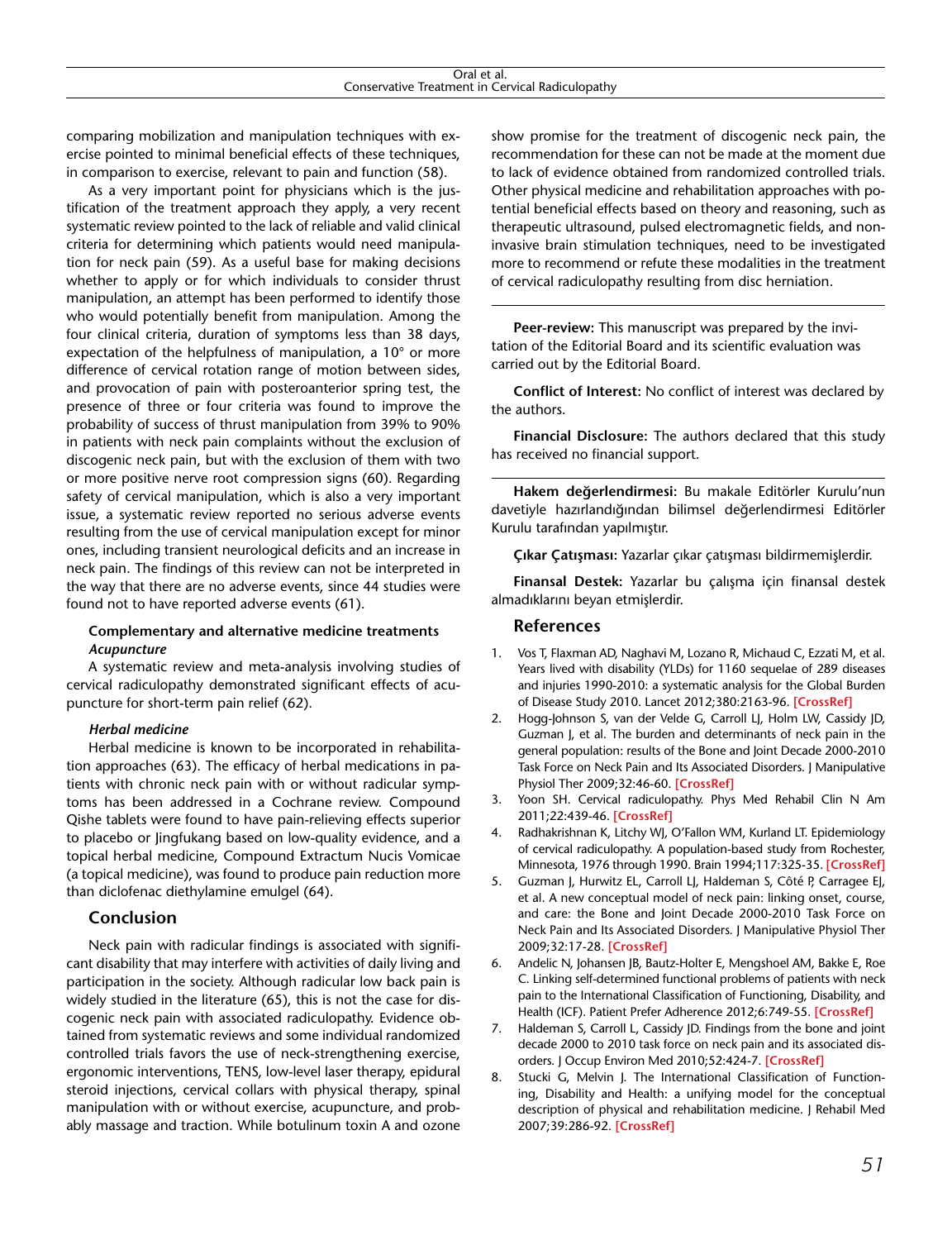- 9. Haldeman S, Carroll L, Cassidy JD, Schubert J, Nygren A. The Bone and Joint Decade 2000-2010 Task Force on Neck Pain and Its Associated Disorders: executive summary. J Manipulative Physiol Ther [2009;32:7-9.](http://dx.doi.org/10.1016/j.jmpt.2008.11.005) **[CrossRef]**
- 10. van Middelkoop M, Rubinstein SM, Ostelo R, van Tulder MW, Peul W. Koes BW, et al. Surgery versus conservative care for neck pain: a systematic review. Eur Spine J [2013;22:87-95.](http://dx.doi.org/10.1007/s00586-012-2553-z) **[CrossRef]**
- 11. Dupeyron A, Ribinik P, Gélis A, Genty M, Claus D, Hérisson C, et al. Education in the management of low back pain: literature review and recall of key recommendations for practice. Ann Phys Rehabil Med [2011;54:319-35.](http://dx.doi.org/10.1016/j.rehab.2011.06.001) **[CrossRef]**
- 12. Gross A, Forget M, St George K, Fraser MM, Graham N, Perry L, et al. Patient education for neck pain. Cochrane Database Syst Rev 2012;3:CD005106.
- 13. Jadad AR, Moore RA, Carroll D, Jenkinson C, Reynolds DJ, Gavaghan DJ, et al. Assessing the quality of reports of randomized clinical trials: is blinding necessary? Control Clin Trials [1996;17:1-12.](http://dx.doi.org/10.1016/0197-2456%2895%2900134-4) **[CrossRef]**
- 14. Bronfort G, Evans R, Anderson AV, Svendsen KH, Bracha Y, Grimm RH. Spinal manipulation, medication, or home exercise with advice for acute and subacute neck pain: a randomized trial. Ann Intern Med [2012;156:1-10.](http://dx.doi.org/10.7326/0003-4819-156-1-201201030-00002) **[CrossRef]**
- 15. Dedering A, Börjesson T. Assessing fear-avoidance beliefs in patients with cervical radiculopathy. Physiother Res Int 2013;18:193-202. **[\[CrossRef\]](http://dx.doi.org/10.1002/pri.1545)**
- 16. de Jong JR, Vlaeyen JW, van Eijsden M, Loo C, Onghena P. Reduction of pain-related fear and increased function and participation in workrelated upper extremity pain (WRUEP): effects of exposure in vivo. [Pain 2012;153:2109-18.](http://dx.doi.org/10.1016/j.pain.2012.07.001) **[CrossRef]**
- 17. Bergström C, Jensen I, Hagberg J, Busch H, Bergström G. Effectiveness of different interventions using a psychosocial subgroup assignment in chronic neck and back pain patients: a 10-year follow-up. Disabil Rehabil [2012;34:110-8.](http://dx.doi.org/10.3109/09638288.2011.607218) **[CrossRef]**
- 18. Monticone M, Baiardi P, Vanti C, Ferrari S, Nava T, Montironi C, et al. Chronic neck pain and treatment of cognitive and behavioural factors: results of a randomised controlled clinical trial. Eur Spine J [2012;21:1558-66.](http://dx.doi.org/10.1007/s00586-012-2287-y) **[CrossRef]**
- 19. Kay TM, Gross A, Goldsmith CH, Rutherford S, Voth S, Hoving JL, et al. Exercises for mechanical neck disorders. Cochrane Database Syst Rev 2012;8:CD004250.
- 20. Sihawong R, Janwantanakul P, Sitthipornvorakul E, Pensri P. Exercise therapy for office workers with nonspecific neck pain: a systematic review. J Manipulative Physiol Ther [2011;34:62-71.](http://dx.doi.org/10.1016/j.jmpt.2010.11.005) **[CrossRef]**
- 21. Bertozzi L, Gardenghi I, Turoni F, Villafa-e JH, Capra F, Guccione AA, et al. Effect of therapeutic exercise on pain and disability in the management of chronic nonspecific neck Pain: systematic review and metaanalysis of randomized Trials. Phys Ther [2013;93:1026-36.](http://dx.doi.org/10.2522/ptj.20120412) **[CrossRef]**
- 22. Evans R, Bronfort G, Schulz C, Maiers M, Bracha Y, Svendsen K, et al. Supervised exercise with and without spinal manipulation performs similarly and better than home exercise for chronic neck pain: a randomized controlled trial. Spine (Phila Pa 1976) 2012;37:903-14. **[\[CrossRef\]](http://dx.doi.org/10.1097/BRS.0b013e31823b3bdf)**
- 23. Wasenius N, Karapalo T, Sjögren T, Pekkonen M, Mälkiä E. Physical dose of therapeutic exercises in institutional neck rehabilitation. J Rehabil Med [2013;45:300-7.](http://dx.doi.org/10.2340/16501977-1118) **[CrossRef]**
- 24. Côté P, van der Velde G, Cassidy JD, Carroll LJ, Hogg-Johnson S, Holm LW, et al. The burden and determinants of neck pain in workers: results of the Bone and Joint Decade 2000-2010 Task Force on Neck Pain and Its Associated Disorders. J Manipulative Physiol Ther 2009;32:70-86. **[\[CrossRef\]](http://dx.doi.org/10.1016/j.jmpt.2008.11.012)**
- 25. Driessen MT, Proper KI, van Tulder MW, Anema JR, Bongers PM, van der Beek AJ. The effectiveness of physical and organisational ergonomic interventions on low back pain and neck pain: a systematic review. Occup Environ Med [2010;67:277-85.](http://dx.doi.org/10.1136/oem.2009.047548) **[CrossRef]**
- 26. Aas RW, Tuntland H, Holte KA, Røe C, Lund T, Marklund S, et al. Workplace interventions for neck pain in workers. Cochrane Database Syst Rev 2011;4:CD008160.
- 27. Esmaeilzadeh S, Ozcan E, Capan N. Effects of ergonomic intervention on work-related upper extremity musculoskeletal disorders among computer workers: a randomized controlled trial. Int Arch Occup Environ Health [2014;87:73-83.](http://dx.doi.org/10.1007/s00420-012-0838-5) **[CrossRef]**
- 28. Kroeling P, Gross A, Goldsmith CH, Burnie SJ, Haines T, Graham N, et al. Electrotherapy for neck pain. Cochrane Database Syst Rev 2009;4:CD004251.
- 29. Philadelphia Panel. Philadelphia Panel evidence-based clinical practice guidelines on selected rehabilitation interventions for neck pain. Phys Ther 2001;81:1701-17.
- 30. Diab AA, Moustafa IM. The efficacy of forward head correction on nerve root function and pain in cervical spondylotic radiculopathy: a randomized trial. Clin Rehabil [2012;26:351-61.](http://dx.doi.org/10.1177/0269215511419536) **[CrossRef]**
- 31. Matijevic-Mikelic V, Crnkovic M, Matijevic M, Leovic D, Demarin V. The effectiveness of the therapeutic ultrasound on the psycho-physiological functioning in patients who presented with neck pain. Coll Antropol 2012;36:921-8.
- 32. Chow RT, Johnson MI, Lopes-Martins RA, Bjordal JM. Efficacy of lowlevel laser therapy in the management of neck pain: a systematic review and meta-analysis of randomised placebo or active-treatment controlled trials. Lancet [2009;374:1897-908.](http://dx.doi.org/10.1016/S0140-6736%2809%2961522-1) **[CrossRef]**
- 33. Konstantinovic LM, Cutovic MR, Milovanovic AN, Jovic SJ, Dragin AS, Letic MDj, et al. Low-level laser therapy for acute neck pain with radiculopathy: a double-blind placebo-controlled randomized study. Pain Me[d 2010;11:1169-78.](http://dx.doi.org/10.1111/j.1526-4637.2010.00907.x) **[CrossRef]**
- 34. Kadhim-Saleh A, Maganti H, Ghert M, Singh S, Farrokhyar F. Is lowlevel laser therapy in relieving neck pain effective? Systematic review and meta-analysis. Rheumatol Int 2013 Apr 12. [Epub ahead of print] **[\[CrossRef\]](http://dx.doi.org/10.1007/s00296-013-2742-z)**
- 35. Giombini A, Di Cesare A, Quaranta F, Giannini S, Di Cagno A, Mazzola C, et al. Neck balance system in the treatment of chronic mechanical neck pain: a prospective randomized controlled study. Eur J Phys Rehabil Med 2013;49:283-90.
- 36. O'Connell NE, Wand BM, Marston L, Spencer S, Desouza LH. Noninvasive brain stimulation techniques for chronic pain. Cochrane Database Syst Rev 2010;9:CD008208.
- 37. Cohen SP, Bicket MC, Jamison D, Wilkinson I, Rathmell JP. Epidural steroids: a comprehensive, evidence-based review. Reg Anesth Pain [Med 2013;38:175-200.](http://dx.doi.org/10.1097/AAP.0b013e31828ea086) **[CrossRef]**
- 38. Benyamin RM, Singh V, Parr AT, Conn A, Diwan S, Abdi S. Systematic review of the effectiveness of cervical epidurals in the management of chronic neck pain. Pain Physician 2009;12:137-57.
- 39. Diwan S, Manchikanti L, Benyamin RM, Bryce DA, Geffert S, Hameed H, et al. Effectiveness of cervical epidural injections in the management of chronic neck and upper extremity pain. Pain Physician 2012;15:405-34.
- 40. Persson L, Anderberg L. Repetitive transforaminal steroid injections in cervical radiculopathy: a prospective outcome study including 140 patients. Evid Based Spine Care J 2012;3:13-20.
- 41. Wald JT, Maus TP, Geske JR, Carter RE, Diehn FE, Kaufmann TJ, et al. Safety and efficacy of CT-guided transforaminal cervical epidural steroid injections using a posterior approach. AJNR Am J Neuroradiol [2012;33:415-9.](http://dx.doi.org/10.3174/ajnr.A2835) **[CrossRef]**
- 42. Manchikanti L, Falco FJ, Diwan S, Hirsch JA, Smith HS. Cervical radicular pain: the role of interlaminar and transforaminal epidural injections. Curr Pain Headache [Rep 2014;18:389.](http://dx.doi.org/10.1007/s11916-013-0389-9) **[CrossRef]**
- 43. Benny B, Azari P, Briones D. Complications of cervical transforaminal [epidural steroid injections. Am J Phys Med Rehabil 2010;89:601-7.](http://dx.doi.org/10.1097/PHM.0b013e3181e2d07c)  **[\[CrossRef\]](http://dx.doi.org/10.1097/PHM.0b013e3181e2d07c)**